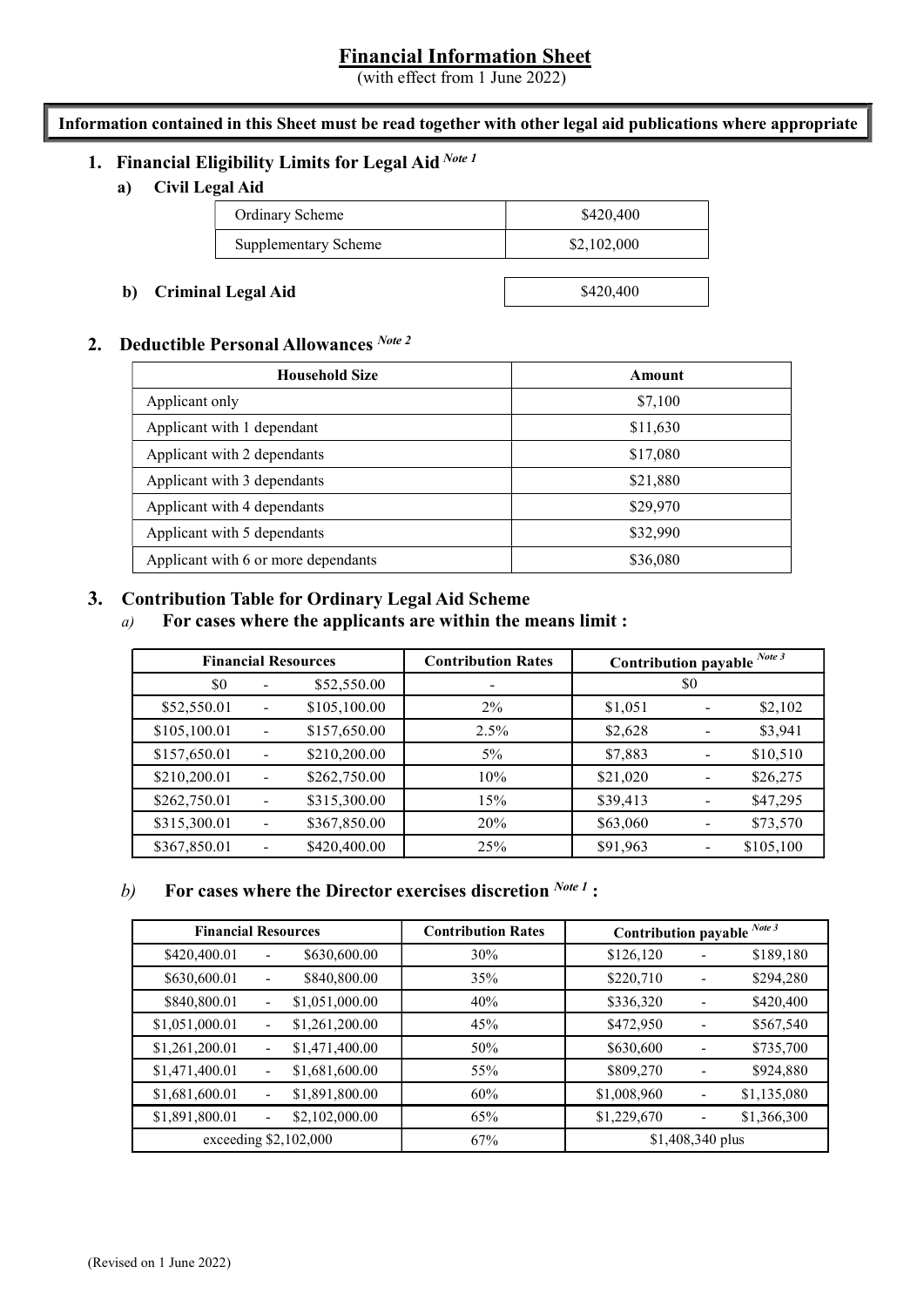# 4. Contribution Table for Supplementary Legal Aid Scheme

|                                      | Type I Proceedings Note 4                                                                                                                                                                         | Type II Proceedings Note 5                                                                                                                                                                        |
|--------------------------------------|---------------------------------------------------------------------------------------------------------------------------------------------------------------------------------------------------|---------------------------------------------------------------------------------------------------------------------------------------------------------------------------------------------------|
| Initial application fee              | \$1,000                                                                                                                                                                                           | \$5,000                                                                                                                                                                                           |
| Interim contribution $^{Note 3}$     | \$105,100                                                                                                                                                                                         | 10% of assessed financial resources, but<br>not less than \$105,100, whichever is the<br>higher                                                                                                   |
| Final contribution $\frac{Note\ 6}{$ | [All costs and expenses incurred by the<br>Director + percentage deduction $^{Note 7}$ ] –<br>[interim contribution $+$ application fee<br>$p$ paid + costs recovered from the opposite<br>party] | [All costs and expenses incurred by the<br>Director + percentage deduction $^{Note 8}$ ] –<br>[interim contribution $+$ application fee<br>$p$ paid + costs recovered from the opposite<br>party] |

# 5. Director of Legal Aid's First Charge

# a) Costs of Registration

\$2,600

# b) Prescribed interest on the amount of First Charge



# c) Amount of monthly maintenance payable to a spouse or former spouse exempted from the Director of Legal Aid's First Charge

\$9,100

#### Note 1:

The Director of Legal Aid may waive the financial eligibility limit in meritorious cases involving a possible breach of the Hong Kong Bill of Rights Ordinance or an inconsistency with the International Covenant on Civil and Political Rights. The Director also has discretion to grant legal aid in criminal cases to an applicant whose financial resources exceed the limit if he is satisfied that it is desirable in the interests of justice to do so. In both cases, a contribution on higher rates calculated in accordance with the financial resources of the applicants is payable.

#### $Note: 2.$

The amounts of personal allowances are adjusted in February each year in line with the Consumer Price Index A, and every five years in line with the latest Household Expenditure Survey conducted by the Census and Statistics Department.

#### Note 3:

Contribution is payable upon acceptance of legal aid and may be paid by instalments if allowed by the Director.

#### Note 4:

Type I Proceedings cover the following cases :

| $\left( a\right)$ | Employees' compensation claims irrespective of the amount of the claim;                            |  |  |  |  |
|-------------------|----------------------------------------------------------------------------------------------------|--|--|--|--|
| (b)               | Representation for employees in appeals against awards made by the Labour Tribunal irrespective of |  |  |  |  |
|                   | the amount in dispute; and                                                                         |  |  |  |  |
| $\left( c\right)$ | Fatal and non-fatal personal injuries claims where the claim is likely to exceed \$75,000.         |  |  |  |  |